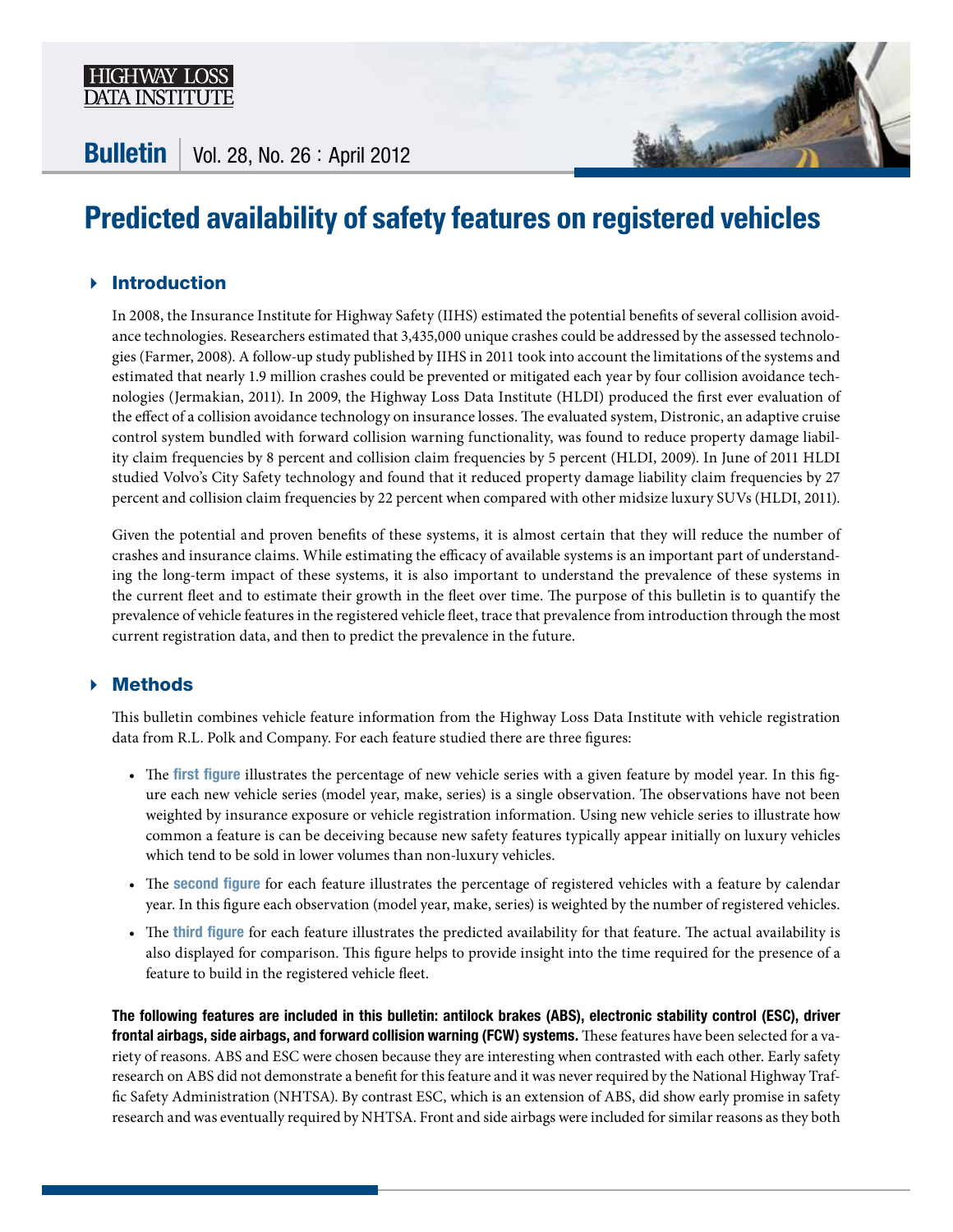showed promise in reducing serious occupant injury and death. Federal requirements for driver frontal airbags were phased in over a period of several years. They were first required on some vehicles beginning on September 1, 1996. Side airbags, however, are not required by federal mandate to be installed in vehicles. Forward collision warning systems were included in the analysis because of the promising results found in the evaluation of the Mercedes Distronic system.

Vehicle feature information was obtained by HLDI. The feature information is structured by model year, make, and series. The same three variables were mapped to the registration data from R.L. Polk. For each model year-makeseries combination, one of three possible feature values are provided: "standard," "optional," and "not available." Registration counts belonging to either of the first two groups are hereafter referred to as "available." For example, in calendar year 2007, 7.1 percent of registered vehicles had standard ESC and another 9.2 percent had it as an option, so it is said that ESC was available in 16.3 percent of the 2007 registered vehicles.

The most recent R.L. Polk data available to HLDI contains calendar years 1976 to 2010. For each calendar year, a number of recent model years is available, ranging from 9 model years for calendar year 1976 to 37 model years for calendar year 2010. The number of model years included in each calendar year has increased over time. For calendar years 2003 and later, 37 most recent model years were available. For calendar years 1996 to 2002 at least 30 most recent model years were in the dataset. This covered at least 95 percent of the overall fleet in calendar years where safety features started to gain popularity. There are model years that are present in earlier calendar years, age out of the dataset, and then re-enter when the dataset was expanded. To increase the amount of usable data, missing values were extrapolated based on existing values.

In order to predict the availability of features in future calendar years, the registration data was extrapolated to reflect the hypothetical fleet for each calendar year from 2011 to 2050. The extrapolation was made on the following two assumptions:

- 1. The number of new vehicles will stay at the same level, calculated as the average of the five most recent years available, rounded to the next million.
- 2. The future attrition rate of the aging vehicles will be the same as in the past.

Approach used to estimate the number of new vehicles: There were a total of 8,045,311 registered model year 2010 vehicles in calendar year 2010, 6,886,581 model year 2009 vehicles in 2009, 10,803,133 model year 2008 in 2008, 12,014,754 model year 2007 in 2007, and 11,596,942 model year 2006 in 2006. The average of those 5 numbers equals 9,869,344 and rounding to the nearest million produces a value of 10,000,000. This is the assumed value for new vehicles.

Approach used to estimate attrition rates: Attrition rates were calculated for each calendar/model year combination using the average of all available attrition rates for that age of vehicle (vehicle age = calendar year – model year). For example, the number of registrations for model year 2008 in calendar year 2011 had to be extrapolated. The vehicle age of this cell is 3. The average attrition rate from cells with a vehicle age of 3 (i.e. model year 2007 in calendar year 2010, model year 2006 in calendar year 2009, etc.) were averaged (1.46 percent). This average was applied to the last known value for model year 2008 in calendar year 2010 (13,572,642) to produce the number of model year 2008 vehicles in calendar year 2011 (13,374,396).

The estimation procedure was conducted separately for each feature in the study. The procedure involved running a logistic regression model (assuming a binomial distribution with a probit link) on the past year data where feature prevalence is known and then applying the model estimates to predict the feature prevalence for future years. For ESC and driver frontal airbags, the percentage for these features after the required model year is set to 100 percent. The dependent variable in the model was the ratio of the registration count where the feature was available to the total registration count. The only two independent variables were calendar year and model year.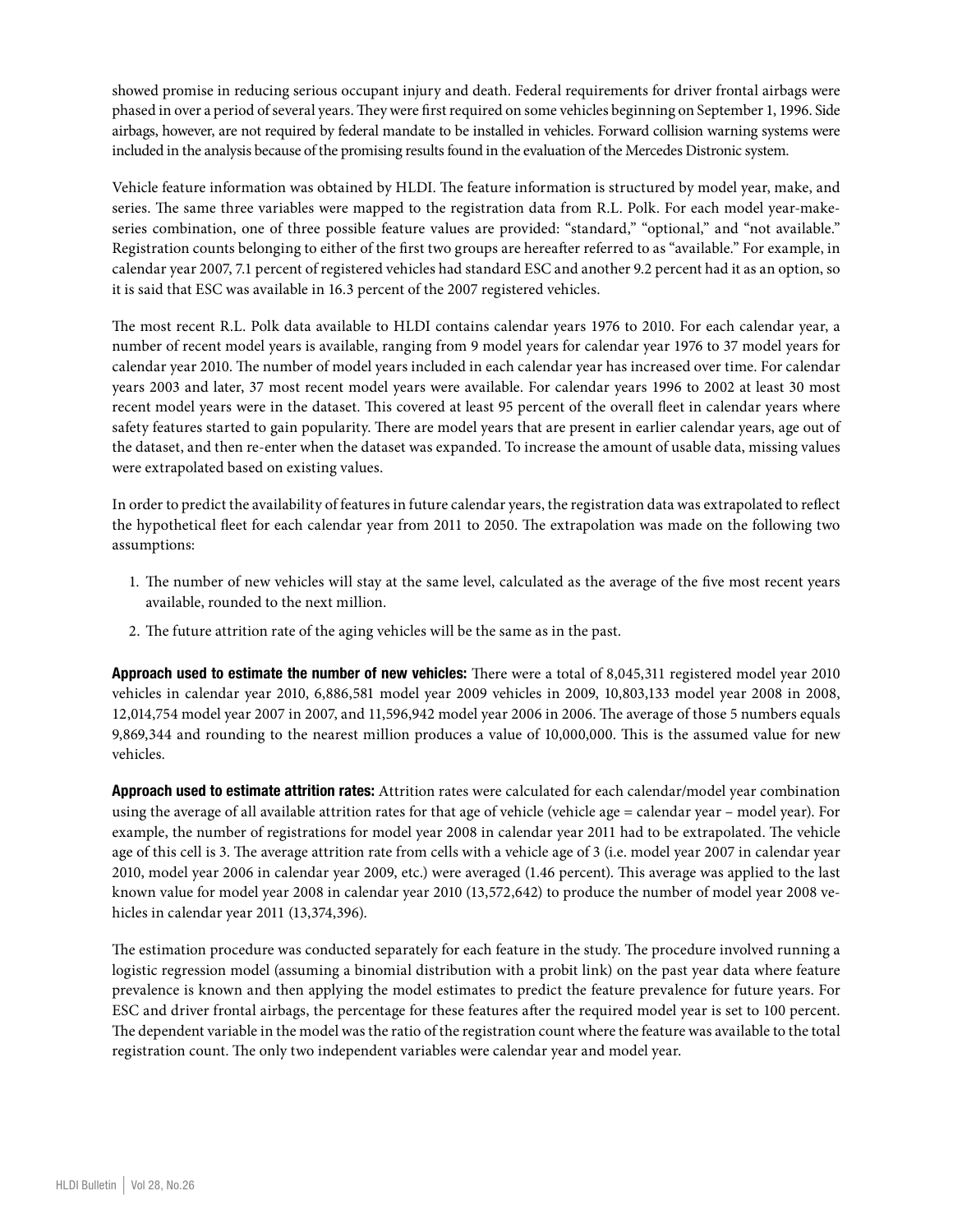

Figure 1 shows the percentage of vehicle series by model year with either standard or optional ABS. ABS first appeared on the 1971 Chrysler Imperial. However, modern ABS has been continuously available since model year 1985. By the 1990 model year had become standard on 17% and optional on 12% of vehicle series. For the 2010 model year, ABS was standard on 99% and optional on 1% of vehicle series.



Figure 2: Percentage of registered vehicles with ABS

Figure 2 shows the percentage of registered vehicles by calendar year with either standard or optional ABS. By 1990, ABS had become standard on only 1% and optional on 5% of registered vehicles. By 2010, ABS was standard or optional on 88% of registered vehicles.



Figure 3 shows the percentage of predicted registered vehicles by calendar year with ABS. It is predicted that ABS will be standard or optional on 95% of registered vehicles in 2015 and 100% by 2030.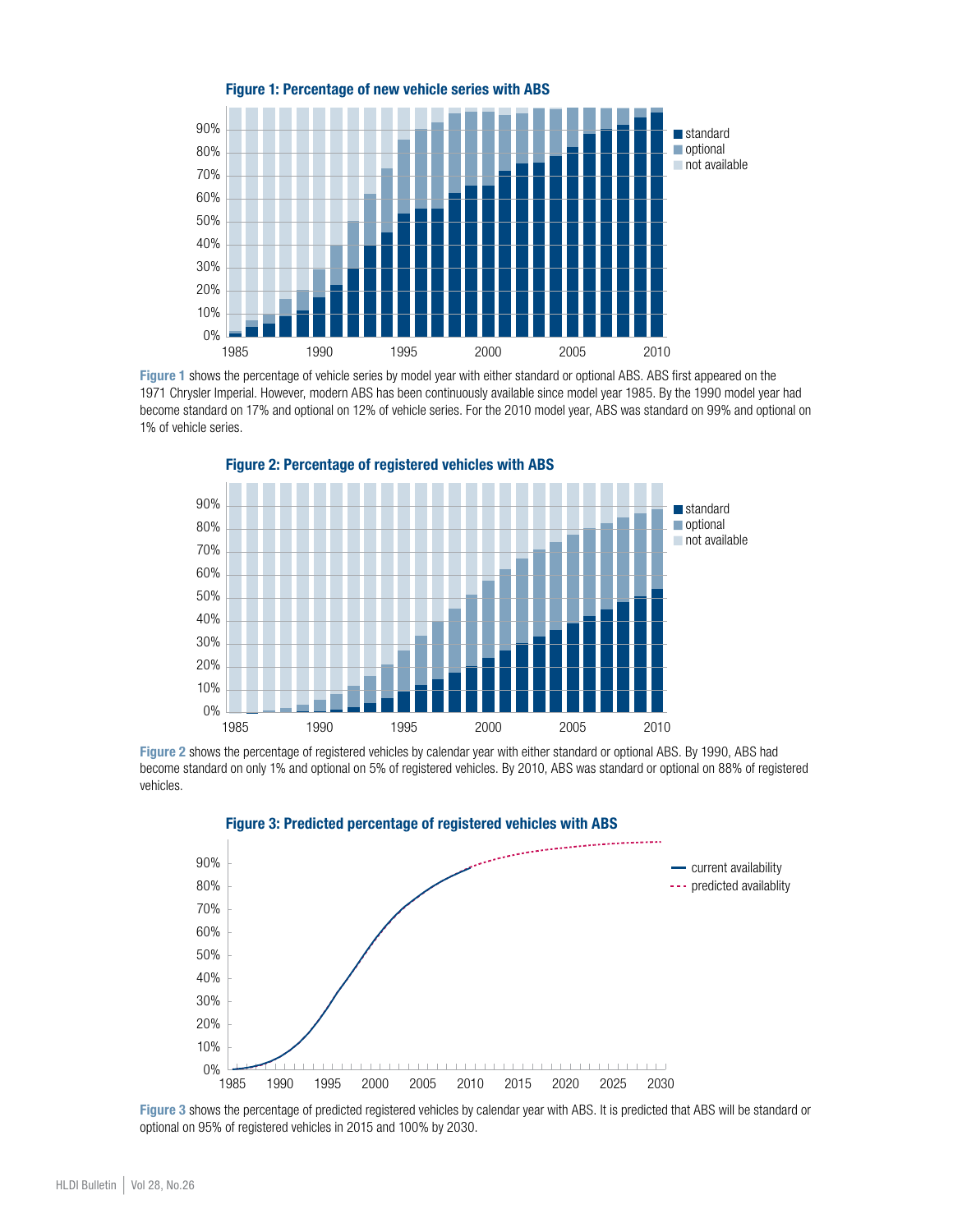

Figure 4 shows the percentage of vehicle series by model year with either standard or optional ESC. ESC was introduced in model year 1995 and by the 2000 model year had become standard on 10% and optional on 4% of vehicle series. For the 2010 model year, ESC was standard on 91% and optional on 4% of vehicle series.



Figure 5: Percentage of registered vehicles with ESC

Figure 5 shows the percentage of registered vehicles by calendar year with either standard or optional ESC. By 2000, ESC had become standard on less than 1% and optional on 1% of registered vehicles. By 2010, ESC was standard or optional on 27% of registered vehicles.



Figure 6 shows the percentage of predicted registered vehicles by calendar year with ESC. It is predicted that ESC will be standard or optional on 95% of registered vehicles in 2029 and 100% by 2040.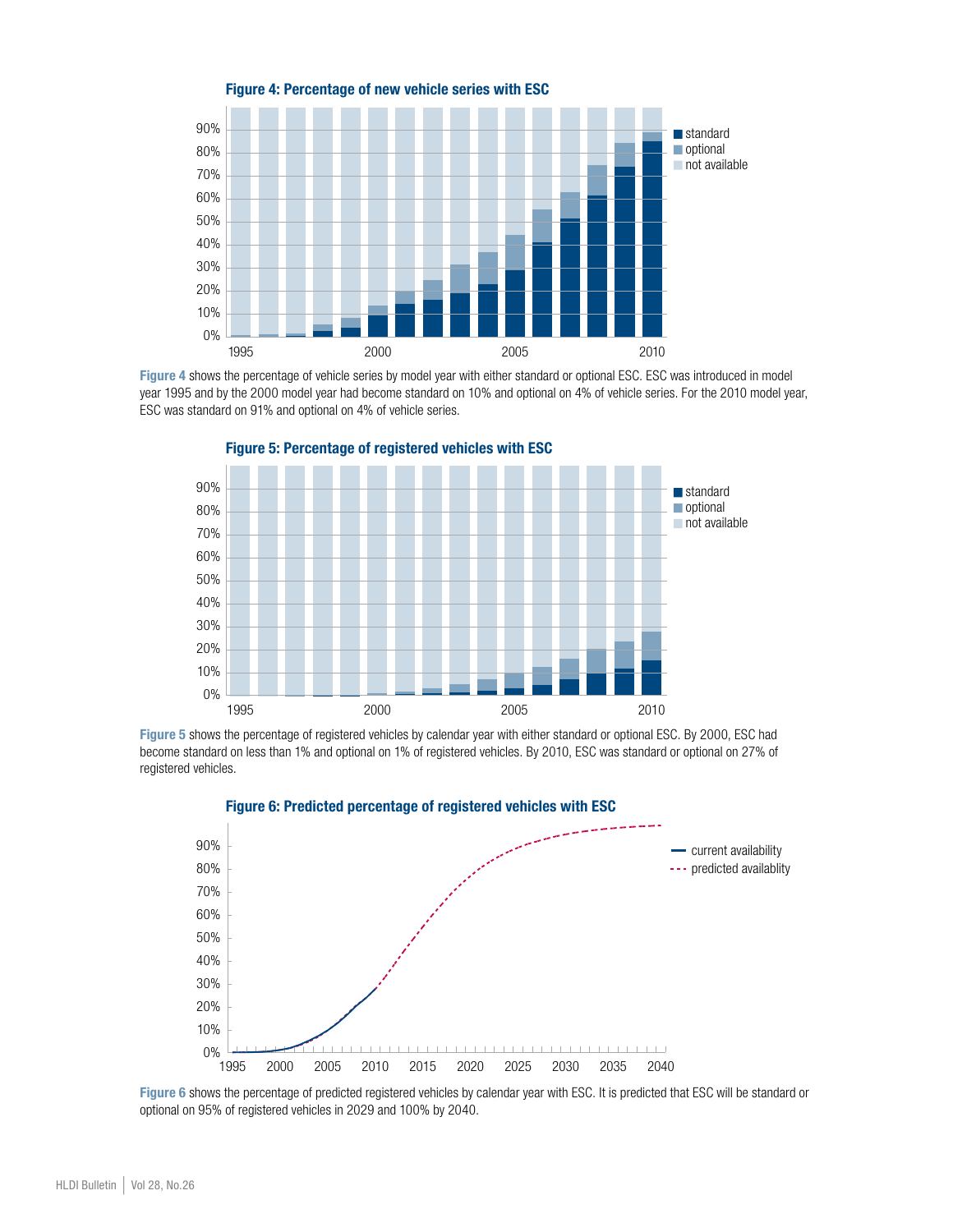

Figure 7 shows the percentage of vehicle series by model year with either a standard or optional driver front airbag.The driver front airbag has been continuously available since model year 1984. However, front airbags were installed on a limited number of General Motors vehicles in the mid-1970s. Federal law began requiring driver frontal airbags on some vehicles starting in 1996. By the 1990 model year driver front airbags had become standard on 23% and optional on 2% of HLDI series. By the 2001 model year, driver front airbags were standard on virtually all HLDI series.



## Figure 8: Percentage of registered vehicles with driver front airbags

Figure 8 shows the percentage of registered vehicles by calendar year with either a standard or optional driver front airbag. By 1990, a driver front airbag had become standard on only 1% and optional on 2% of registered vehicles. By 2010, driver front airbags were standard or optional on 88% of registered vehicles.



Figure 9 shows the percentage of predicted registered vehicles by calendar year with either a standard or optional driver front airbag. It is predicted that a driver front airbag will be standard or optional on 95% of registered vehicles in 2016 and 100% by 2030.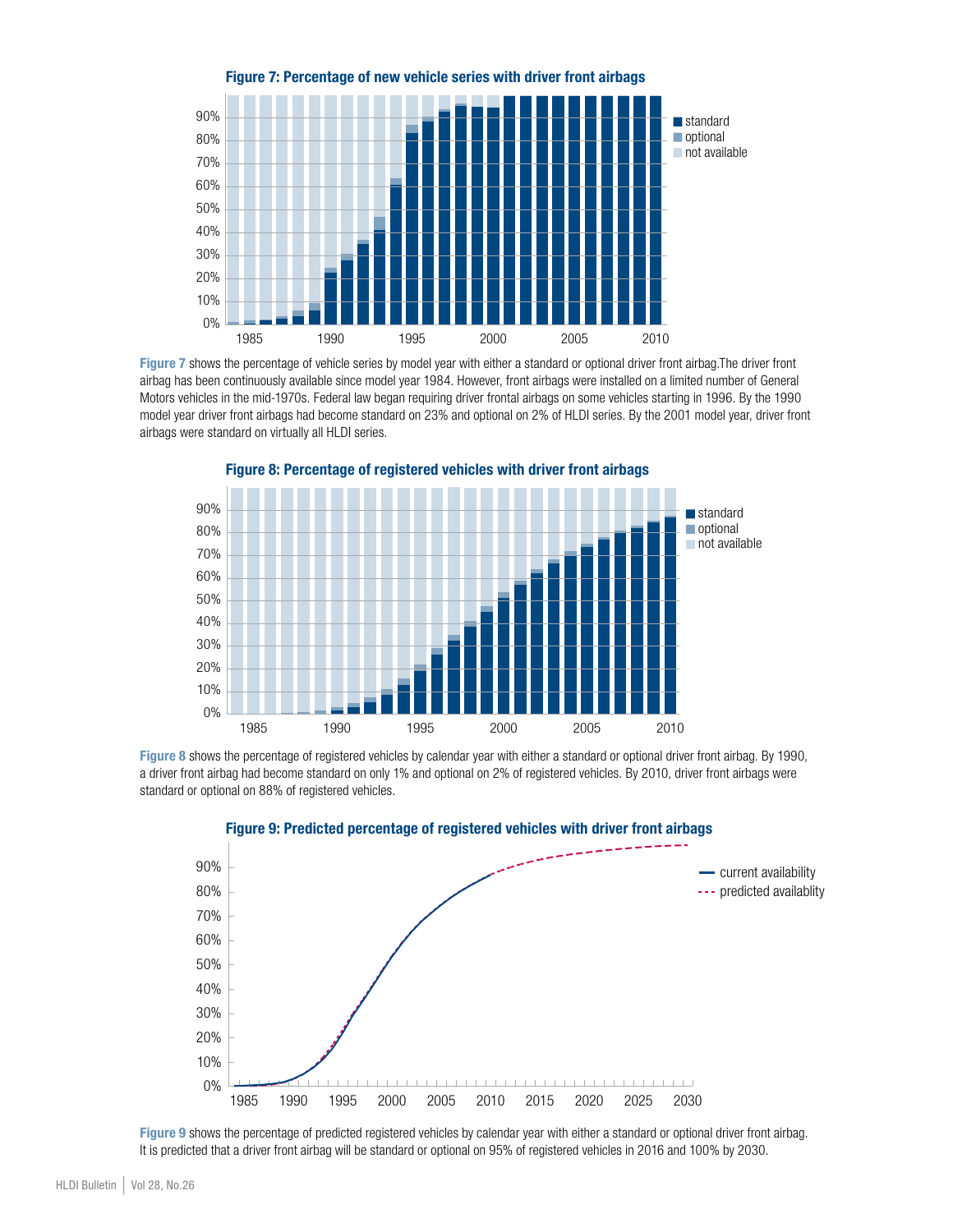

Figure 10: Percentage of new vehicle series with driver side airbags

Figure 10 shows the percentage of vehicle series by model year with either a standard or optional driver side airbag. The driver side airbag was introduced in model year 1995 and by the 2000 model year had become standard on 24% and optional on 8% of vehicle series. For the 2010 model year, driver side airbags were standard on 92% and optional on 4% of vehicle series.



Figure 11: Percentage of registered vehicles with driver side airbags

Figure 11 shows the percentage of registered vehicles by calendar year with either a standard or optional driver side airbag. By 2000, driver side airbags had become standard on less than 2% and optional on 3% of registered vehicles. By 2010, a driver side airbag was standard or optional on 49% of registered vehicles.



Figure 12: Predicted percentage of registered vehicles with driver side airbags

Figure 12 shows the percentage of predicted registered vehicles by calendar year with either a standard or optional driver side airbag. It is predicted that a driver side airbag will be standard or optional on 95% of registered vehicles in 2026 and 100% by 2040.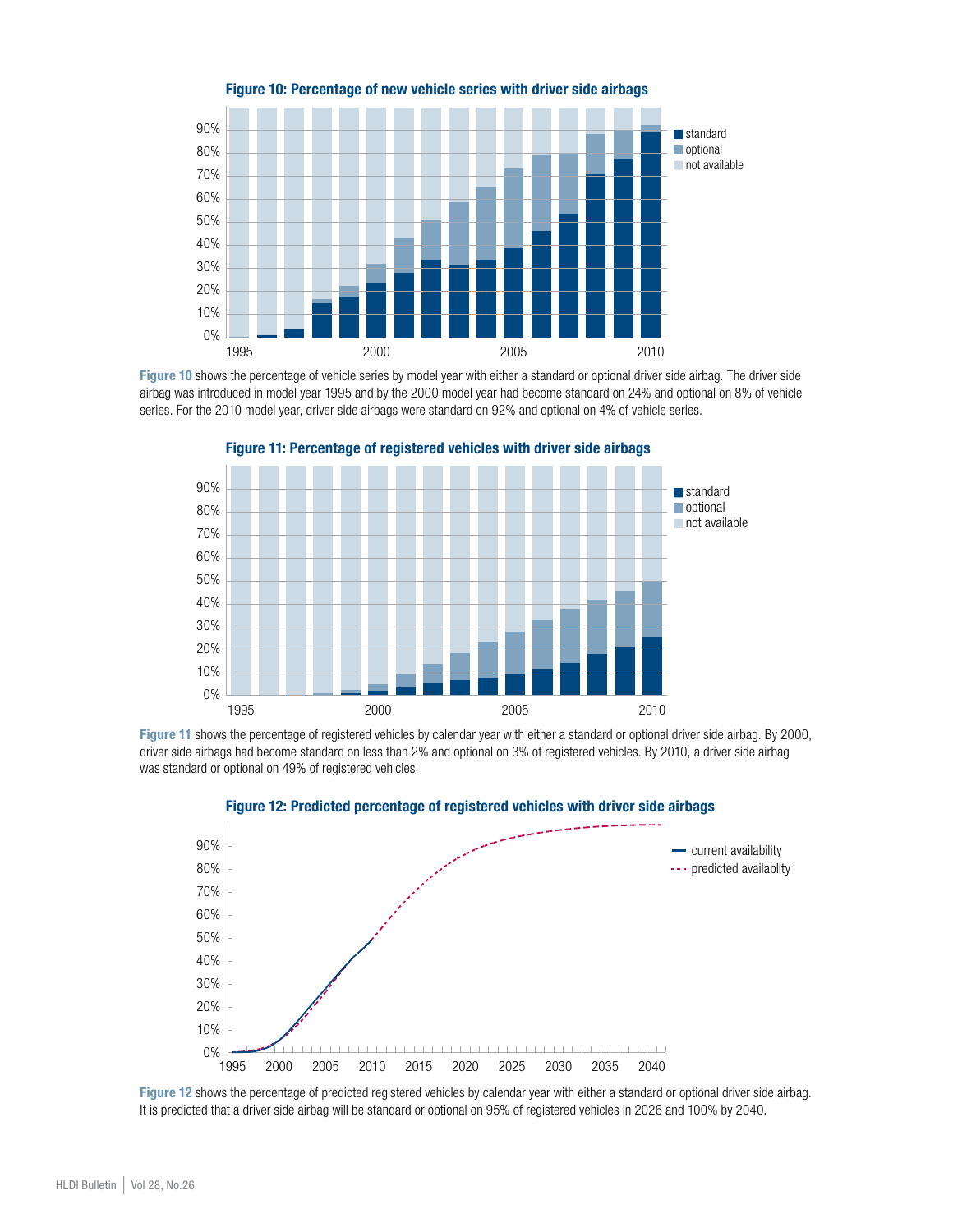

Figure 13: Percentage of new vehicle series with driver side head-protecting airbags

Figure 13 shows the percentage of vehicle series by model year with either a standard or optional head-protecting driver side airbag. The head-protecting driver side airbag was introduced in model year 1998 and by the 2005 model year had become standard on 33% and optional on 29% of vehicle series. For the 2010 model year, head-protecting driver side airbags were standard on 88% and optional on 3% of vehicle series.



Figure 14: Percentage of registered vehicles with driver side head-protecting airbags

Figure 14 shows the percentage of registered vehicles by calendar year with either a standard or optional head-protecting driver side airbag. By 2005, head-protecting driver side airbags had become standard on less than 5% and optional on 13% of registered vehicles. By 2010, a head-protecting driver side airbag was standard or optional on 41% of registered vehicles.





Figure 15 shows the percentage of predicted registered vehicles by calendar year with either a standard or optional head-protecting driver side airbag. It is predicted that a head-protecting driver side airbag will be standard or optional on 95% of registered vehicles in 2028 and 100% by 2040.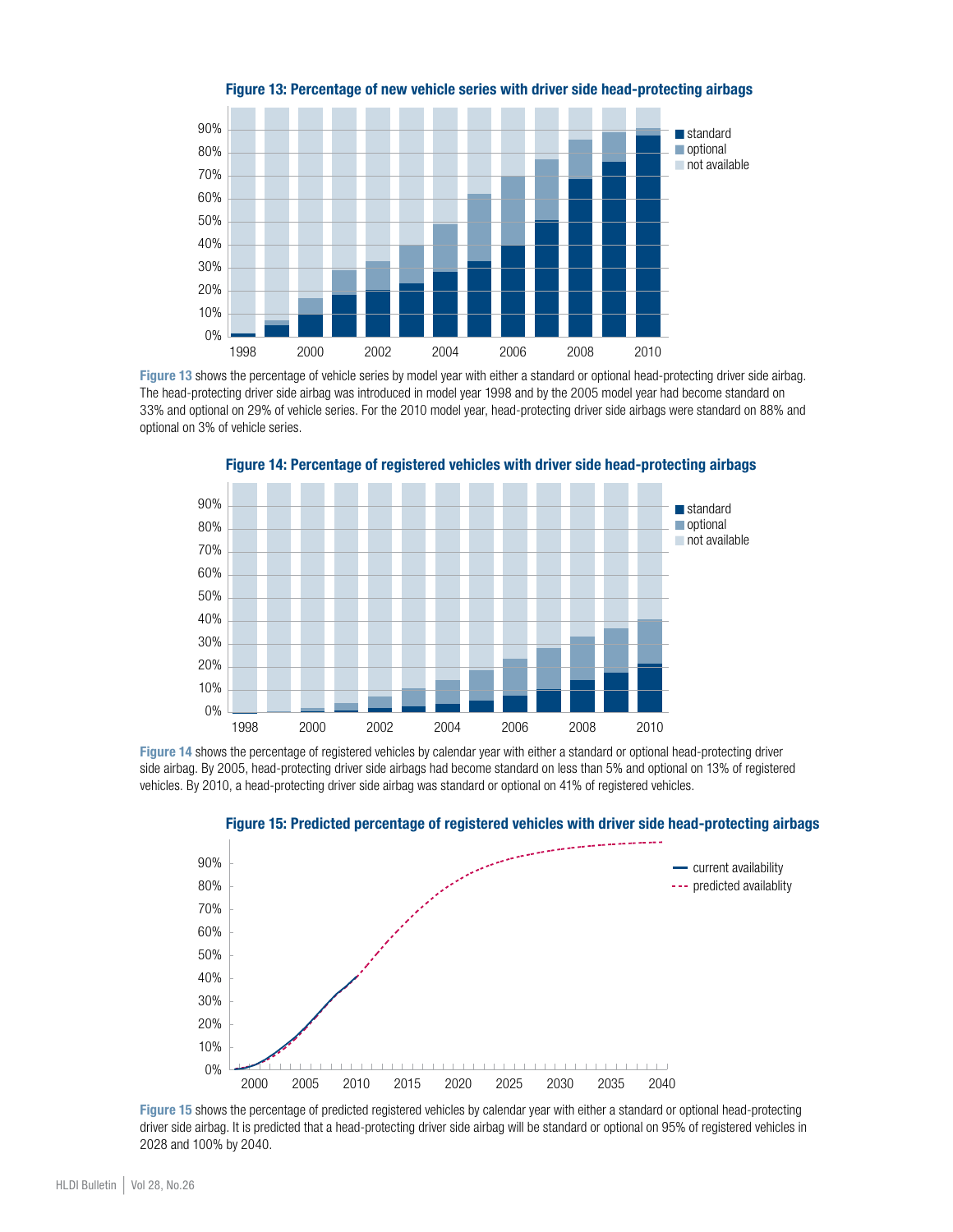

Figure 16: Percentage of new vehicle series with forward collision warning

Figure 16 shows the percentage of vehicle series by model year with either standard or optional forward collision warning. Forward collision warning was introduced in model year 2000 and by the 2005 model year had become standard on 1% and optional on 2% of vehicle series. For the 2010 model year, forward collision warning was standard on 1% and optional on 11% of vehicle series.



Figure 17: Percentage of registered vehicles with forward collision warning

Figure 17 shows the percentage of registered vehicles by calendar year with either standard or optional forward collision warning. By 2005, forward collision warning had become standard on less than 1% and optional on less than 1% of registered vehicles. By 2010, forward collision warning was standard or optional on 1% of registered vehicles.



#### Figure 18: Predicted percentage of registered vehicles with forward collision warning

Figure 18 shows the percentage of predicted registered vehicles by calendar year with either standard or optional forward collision warning. It is predicted that forward collision warning will be standard or optional on 95% of registered vehicles in 2049.